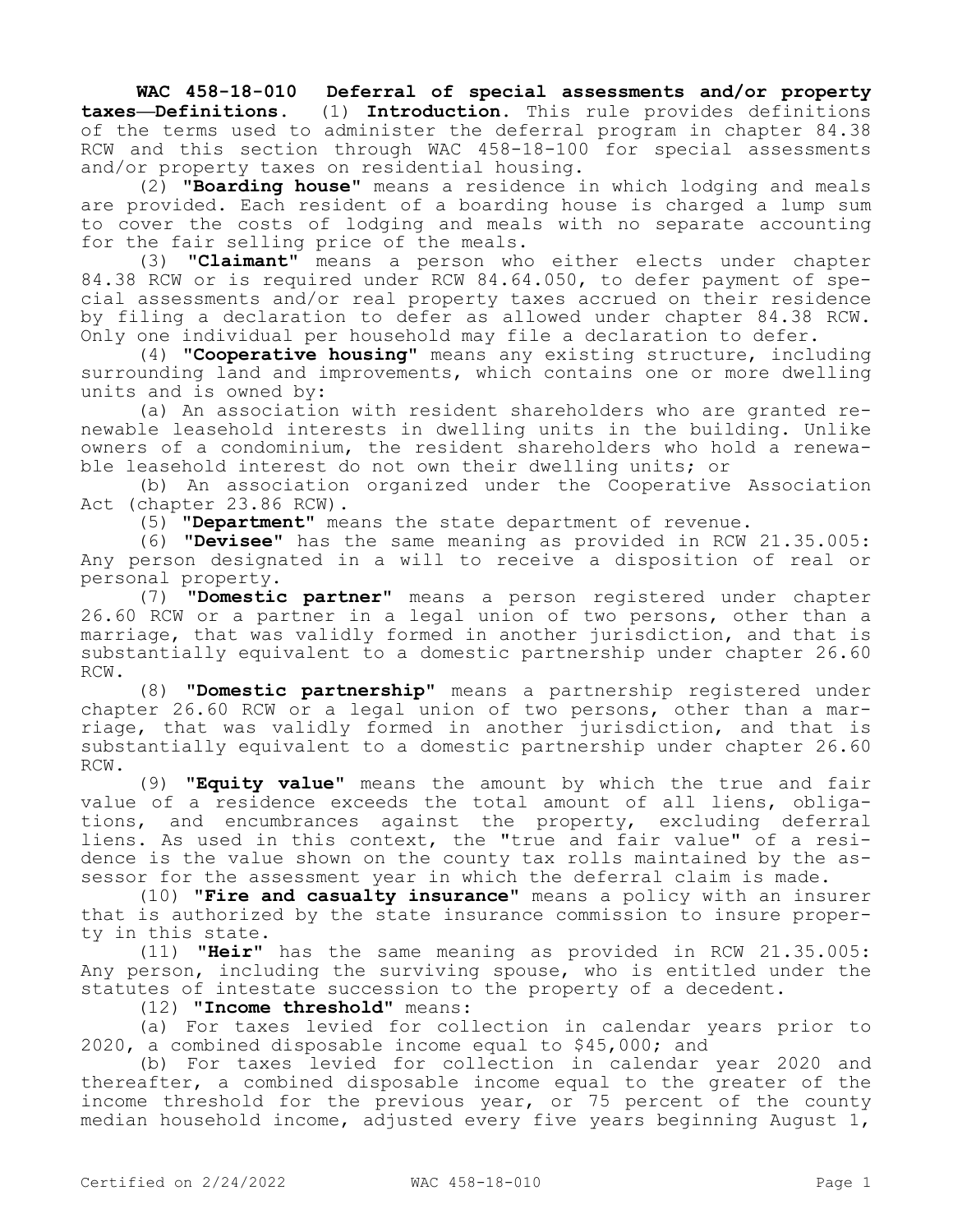2019, and by March 1st every fifth year thereafter, as provided in RCW 84.36.385.

(i) Beginning with the adjustment made by March 1, 2024, and every second adjustment thereafter, if the income threshold in a county is not adjusted based on percentage of county median income, then the income threshold must be adjusted based on the growth of the seasonally adjusted consumer price index for all urban consumers (CPI-U) for the prior 12-month period as published by the United States Bureau of Labor Statistics.

(ii) In no case may the adjustment be greater than one percent and if the income threshold adjustment is negative, the income threshold for the prior year continues to apply. The adjusted threshold must be rounded to the nearest one dollar.

(13) **"Irrevocable trust"** means a trust that may not be revoked after its creation by the trustor.

(14) **"Lease for life"** means a lease that terminates upon the death of the lessee.

(15) **"Lien"** means any interest in property given to secure payment of a debt or performance of an obligation, including a deed of trust. A lien includes the total amount of special assessments and/or property taxes deferred and the interest. It also may include any other outstanding balances owed to local governments for special assessments.

(16) **"Life estate"** means an estate that consists of total rights to use, occupy, and control real property but is limited to the lifetime of a designated party; this party is often called a "life tenant."

(17) **"Local government"** means any city, town, county, water-sewer district, public utility district, port district, irrigation district, flood control district, or any other municipal corporation, quasi municipal corporation, or other political subdivision authorized to levy special assessments.

(18) **"Perjury"** means the willful assertion as to a matter of fact, opinion, belief, or knowledge made by a claimant upon the declaration to defer that the claimant knows to be false.

(19) **"Real property taxes"** means ad valorem property taxes levied on a residence in this state. The term includes foreclosure costs, interest, and penalties accrued as of the date the declaration to defer is filed.

(20) **"Residence"** is defined as:

(a) A single-family dwelling unit whether the unit is separate or part of a multiunit dwelling and includes up to one acre of the parcel of land on which the dwelling stands. Residence also includes any additional property up to a total of five acres that comprises the residential parcel if local land use regulations require this larger parcel size; or

(b) A single-family dwelling situated upon lands the fee of which is vested in the United States or any instrumentality of the United States, including an Indian tribe, or in the state of Washington.

(21) **"Revocable trust"** means an agreement that entitles the trustor to have the full right to use the real property and to revoke the trust and retake complete ownership of the property at any time during their lifetime. The trustee of a revocable trust holds only bare legal title to the real property. Full equitable title to the property remains with the trustor; the original property owner.

(22) **"Rooming house"** means a residence where persons may rent rooms.